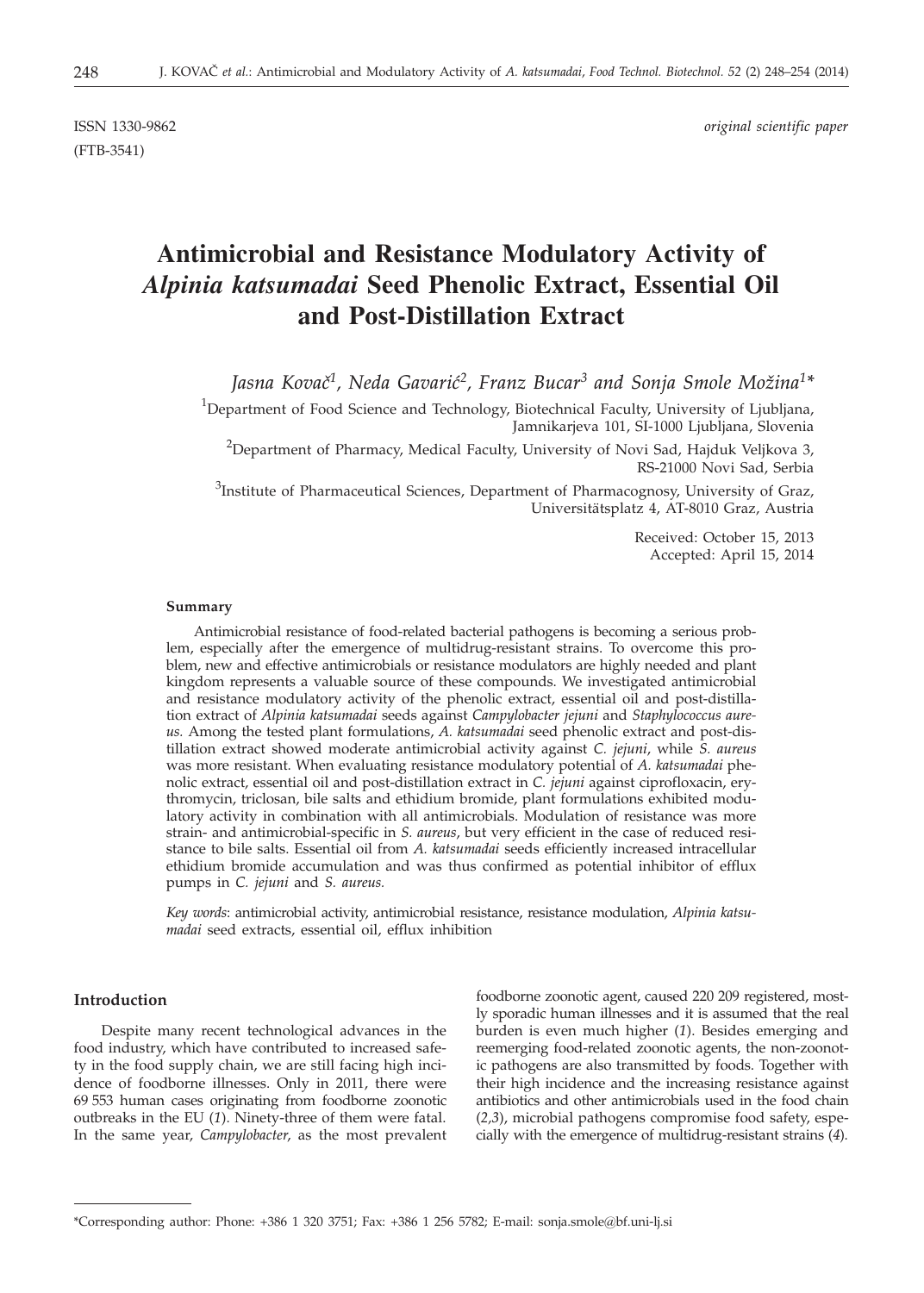Search for alternative antimicrobials derived from plants seems to be a viable solution for mitigation of resistance (*5*). In addition to searching for new antimicrobially active plant formulations, the strategies for combating antibiotic resistance are focused also on resistance modulators. These are not necessarily antimicrobially active, but can decrease the resistance of pathogens when administered together with other antimicrobials. The microbial sensitization by resistance modulators is mostly due to efflux inhibition, increased membrane permeability, increased porin production or change in porin profile (*6*).

Plant extracts rich in phenolic compounds (phenolic extracts), and essential oils have long been shown to possess antimicrobial activity and were frequently studied and reviewed (*7–10*). They are especially interesting as they are generally recognized as safe and have a potential to be used as preservatives in food products. *Alpinia katsumadai* Hayata (syn. *A. katsumadae* Hayata; Zingiberaceae) is widely used in traditional Chinese medicine as an anti-emetic remedy and to increase the appetite, but also in animal feed, to facilitate rapid growth of domestic animals (*11,12*). In our study we have focused on investigating the bioactivity of *A. katsumadai* extract, essential oil and also waste material that remains after the essential oil production. Such residual materials are often disposed of and may present an environmental problem. Their high phenolic content and the potential to provide an economically feasible source of natural antioxidants and antimicrobials is unused (*13*).

In our study phenolic extract, essential oil and post- -distillation extract of *A. katsumadai* seeds were tested against drug-sensitive and resistant strains of Gram-negative *Campylobacter jejuni* and Gram-positive *Staphylococcus aureus,* and their potential to modulate the resistance of these pathogens against different antimicrobials was evaluated. Additionally, intracellular accumulation of ethidium bromide was tested to confirm efflux inhibition with the plant formulation, which was most efficient in resistance modulation.

#### **Materials and Methods**

# *Bacterial strains, growth conditions and antibiotic resistance*

All bacterial strains were stored at –80 °C. *Campylobacter* was grown on Columbia blood agar (Oxoid, Basingstoke, UK) at 42 °C for 24 h under microaerobic conditions. *Staphylococcus* was grown on Mueller-Hinton agar (MHA, Oxoid) at 37 °C for 24 h. For the antimicrobial activity assays, cultures were suspended in Mueller-Hinton broth (MHB, Oxoid) to  $10^5$ –10<sup>6</sup> CFU/mL. Antibiotic--sensitive and -resistant strains of both species were included in testing. Their resistance against five or more medically important antibiotics was determined by broth microdilution method (Sensititre® TREK Diagnostic Systems Inc., Thermo Scientific, Independence, OH, USA) or CellTiter-Blue® reagent (Promega, Madison, WI, USA) and automated fluorescence signal detection (*14*).

# *Preparation of plant formulations*

*Alpinia katsumadai* seeds were bought from a commercial source (Cat. no. 680381, Plantasia, Oberndorf/ Salzburg, Austria) and extracted with 96 % ethanol for 24 h at room temperature to obtain an extract rich in phenolic compounds which was dried by gradual pressure decrease at 45 °C using rotavapor. Part of the extract was suspended in water and hydrodistilled for 2 h using Clevenger-type apparatus to obtain the essential oil. The remaining material after hydrodistillation was freeze-dried and dissolved in ethanol for further testing as post-distillation extract.

# *Total phenolic content and DPPH radical-scavenging assay*

The total content of phenolic compounds (TPC) of tested formulations was determined spectrophotometrically using Folin-Ciocalteu reagent (*15*). The reaction mixture contained 100  $\mu$ L of 0.1 % phenolic extract or post--distillation extract diluted in methanol, 500  $\mu$ L of 0.2 M Folin-Ciocalteu reagent (Fluka Chemicals, AG, Buchs, Switzerland), and 400  $\mu$ L of 10 % aqueous Na<sub>2</sub>CO<sub>3</sub> solution (Lach-Ner, Brno, Czech Republic). The absorbance was measured spectrophotometrically (Agilent Technologies, Santa Clara, CA, USA) at 760 nm after a 30-minute incubation in the dark. The results are expressed as mg of gallic acid equivalents (GAE) per g of tested dried material.

The radical-scavenging potential of the tested plant formulations was evaluated using the DPPH assay (*16*), with some modifications. Briefly, the samples were dissolved in methanol and tested at four concentrations ranging from  $3.75$  to  $150 \mu g/mL$ . The reaction mixtures contained 50  $\mu$ L of the sample dilution and 150  $\mu$ L of 50 µM DPPH dissolved in methanol. Spectrophotometric absorbance at 535 nm was measured after 30 min, against methanol as a blank on a Wallac 1420 Victor2 multilabel counter (PerkinElmer, Waltham, MA, USA). The RSC was calculated using the following equation:

$$
RSC = [(A_c - A_s)/A_c] \cdot 100 \t\t /1/
$$

where  $A_s$  is the absorbance of the sample, and  $A_c$  is the absorbance of the control.

#### *Antimicrobial activity assay*

Antimicrobial activity was evaluated using broth microdilution assay in microtiter plates as previously described using CellTiterBlue® kit (Promega) (*14*). After 24- -hour incubation under species-specific growth conditions, viability was measured based on the intensity of the fluorescence signal with a microplate reader (Tecan, Mannedorf/Zurich, Switzerland). Minimal inhibitory concentration (MIC) was determined as the lowest concentration of the tested antimicrobial at which no fluorescence signal was detected. Negative control, growth control and dimethyl sulphoxide (DMSO) control were included and each assay was repeated in triplicate.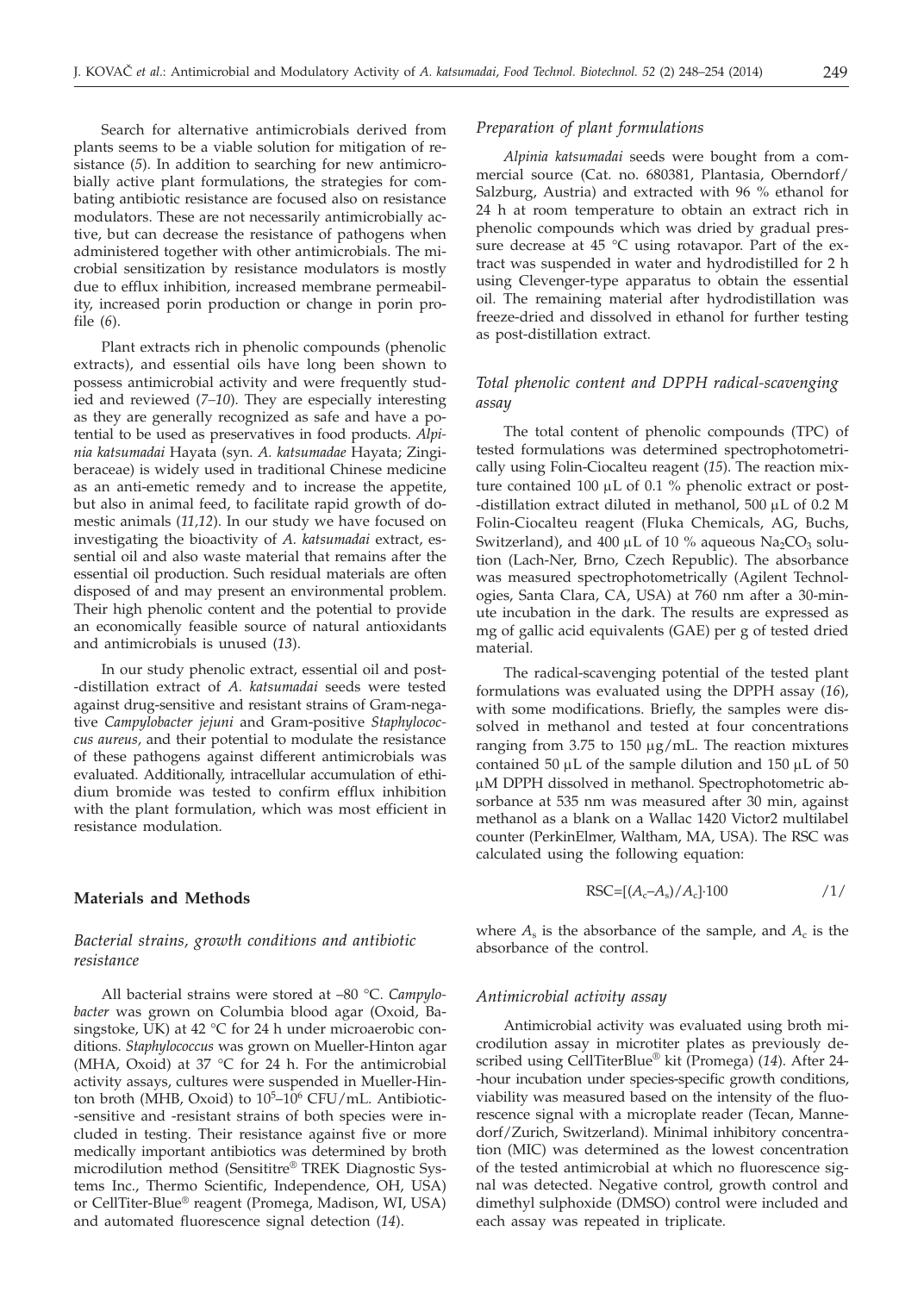#### *Resistance modulatory activity assay*

The resistance modulatory assay was performed by the same principle as the antimicrobial activity assay with the addition of the tested modulators in concentrations of half MIC value into the medium.

# *Ethidium bromide accumulation assay*

Ethidium bromide (EtBr) accumulation assay (*17*) was carried out to evaluate the potential efflux inhibitory activity of essential oil at 0.5 and 0.25 MICs of essential oil on *C. jejuni* NCTC 11168 and *S. aureus* 5.3. Additionally,  $100 \mu g/mL$  of verapamil were tested as a positive efflux inhibitor reference. The overnight cultures were resuspended in MHB to achieve  $A_{600 \text{ nm}}$ =0.2 and incubated for 4 h at 37 °C (*S. aureus*) or 42 °C (*C. jejuni*). Further on, the cells were washed and resuspended in phosphate buffered saline (PBS) to achieve  $A_{600 \text{ nm}}$ =0.2. Plant formulations and EtBr at final concentration of  $0.5 \ \mu\text{g/mL}$  were added to the culture in black microtitre plates (100 µL per well). Intracellular EtBr accumulation kinetics was measured at 500 nm excitation and 608 nm emission wavelength with a microplate reader (Tecan) for 1 h. Culture with EtBr, but without inhibitor was used as a baseline accumulation control and EtBr alone as blank. Three independent experiments with three replicates were carried out.

#### *Statistical analysis*

The results were statistically analyzed using the SPSS® software, v. 21 (IBM Corp., Armonk, NY, USA). Comparisons of the group mean values and the significances of the differences between the groups were verified by one- -way ANOVA. Pearson coefficients were calculated for the correlations between different variables. The results were considered significant when p*£*0.05.

# **Results and Discussion**

Phenolic extract, essential oil and the post-distillation extract of *A. katsumadai* seeds were tested for their antimicrobial activity against five *C. jejuni* and five *S. aureus* isolates. Among each tested bacterial species, antibiotic-sensitive and -resistant strains, including multidrug- -resistant ones, were included (Table 1; *18*).

Statistically significant differences between the antimicrobial activities of different plant formulations were observed (p<0.0001). According to the average MICs for *Campylobacter* (275 mg/mL), *A. katsumadai* phenolic extract was the most efficient antimicrobial plant formulation, followed by *A. katsumadai* post-distillation extract. Generally, plant formulations were more effective against *C. jejuni* than against *S. aureus* (Table 1). We could not confirm any difference between the antimicrobial activities of the tested plant formulations against antibiotic-sensitive or resistant strains. They were active also against multidrug-resistant strains (Table 1).

Besides direct antimicrobial activity, we also tested and confirmed remarkable resistance modulatory activity of *A. katsumadai* extract, essential oil and post-distillation extract in *C. jejuni*, as well as in *S. aureus* (Table 2). *A. katsumadai* seed ethanol extract was confirmed for the first time to modulate antibiotic resistance in *Campylobacter* in our recent work (*12*). Here we comparatively investigated the resistance modulatory potential of additional *A. katsumadai* formulations, essential oil and post- -distillation extract, and the activity of all three formulations in *S. aureus*, including MRSA strains (Tables 1 and 2). They were tested as modulators in concentrations half of their MIC on each individual strain of *C. jejuni* and *S. aureus* and in combination with antimicrobials, *i.e*. two antibiotics (ciprofloxacin and erythromycin), triclosan, bile salts and ethidium bromide. The cut-off value of signifi-

Table 1. Antimicrobial activity of *Alpinia katsumadai* plant formulations against antibiotic-sensitive and -resistant *Campylobacter jejuni* and *Staphylococcus aureus* strains, including multidrug-resistant ones

|                   | $MIC/(\mu g/mL)$ |            |      |             |         |             |              |            |             |
|-------------------|------------------|------------|------|-------------|---------|-------------|--------------|------------|-------------|
| C. jejuni         |                  |            |      |             |         |             |              |            |             |
|                   | PE               | <b>PDE</b> | EO   | <b>ERY</b>  | CIP     | <b>TET</b>  | <b>GEN</b>   | <b>STR</b> | CHL         |
| <b>NCTC 11168</b> | 250              | 250        | 1000 | 0.25(S)     | 0.25(S) | 0.25(S)     | 0.25(S)      | 2(S)       | $<$ 2 $(S)$ |
| <b>ATCC 33560</b> | 125              | 250        | 1000 | 1(S)        | 0.25(S) | 0.5(S)      | 1(S)         | 4(R)       | 4(S)        |
| 375/06            | 500              | 500        | 2000 | 128(R)      | 32(R)   | 0.25(S)     | 0.5(S)       | <1(S)      | 2(S)        |
| 573/03            | 250              | 250        | 4000 | 1(S)        | 32(R)   | 2(S)        | 0.25(S)      | <1(S)      | <2(S)       |
| K49/4             | 250              | 1000       | 2000 | 0.5(S)      | 1(R)    | 0.25(S)     | 0.25(S)      | 2(S)       | <2(S)       |
| S. aureus         |                  |            |      |             |         |             |              |            |             |
|                   | PE               | <b>PDE</b> | EO   | ERY         | CIP     | <b>TET</b>  | <b>GEN</b>   | <b>PEN</b> | <b>MET</b>  |
| 5.1               | 1000             | 1000       | 250  | 0.25(S)     | 2(R)    | 32(R)       | >16(R)       | $>16$      | (R)         |
| 5.2               | 1000             | 1000       | 2000 | $>1024$ (R) | 0.25(S) | $< 0.5$ (S) | $< 0.25$ (S) | $>16$      | (S)         |
| 5.3               | 1000             | 1000       | 4000 | 0.5(S)      | 0.5(S)  | $< 0.5$ (S) | $< 0.25$ (S) | < 0.06     | (S)         |
| 5.5               | 250              | 500        | 2000 | 0.5(S)      | 64 (R)  | $>32$ (R)   | $< 0.25$ (S) | 0.008      | (R)         |
| 5.6               | 1000             | 500        | 4000 | 0.25(S)     | 0.5(S)  | 8(R)        | $<0.25$ (S)  | 0.5        | (S)         |

MIC=minimal inhibitory concentration; PE=*A. katsumadai* phenolic extract, PDE=*A. katsumadai* post-distillation extract, EO=*A. katsumadai* essential oil; ERY=erythromycin, CIP=ciprofloxacin, TET=tetracycline, GEN=gentamicin, STR=streptomycin, CHL=chloramphenicol, PEN=penicillin, MET=methicillin; R=resistant, S=sensitive. Resistant phenotypes were determined according to EUCAST breakpoints (*18*), where these are defined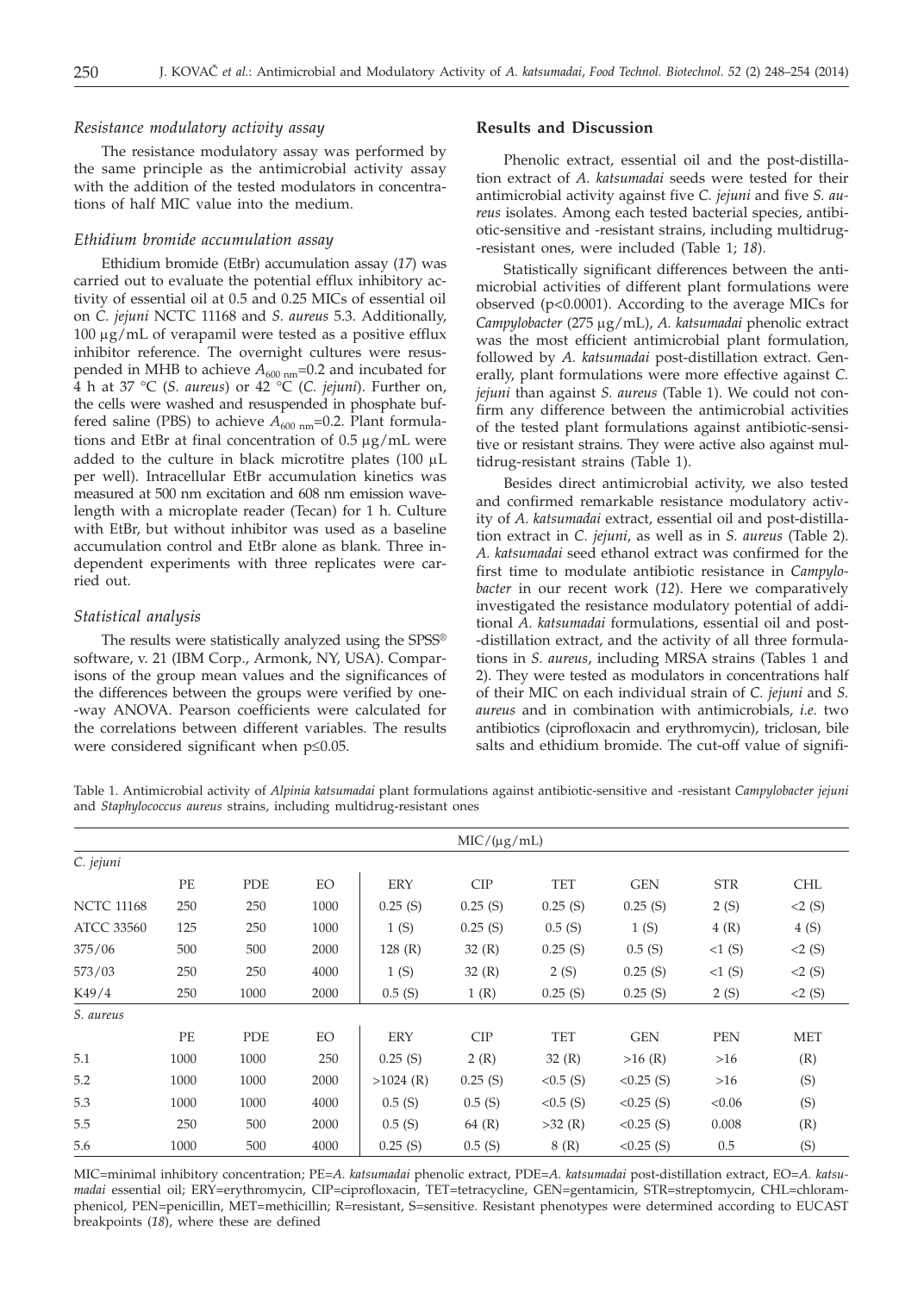cant resistance modulation was set at more than twofold decrease in the MIC of the tested antimicrobial and was referred to as modulation factor (MF, Table 2). When testing the post-distillation extract and essential oil as modulators at half of the MIC on *C. jejuni*, we found that the mean MF values were 34 and 78, respectively, considering combinations with all antimicrobials. Testing the phenolic extract, essential oil and post-distillation extract in *S. aureus* resulted in mean MFs of 63, 40 and 22, respectively. According to this, the essential oil was the best modulator in *C. jejuni*, while in *S. aureus* the most effective formulation was the phenolic extract, followed by

Table 2. Resistance modulatory activity of *Alpinia katsumadai* plant formulations in *Campylobacter jejuni* and *Staphylococcus aureus*

|                   | Ciprofloxacin    |                         | Erythromycin |                  | Triclosan        |                | Bile salts       |                  | EtBr             |                         |
|-------------------|------------------|-------------------------|--------------|------------------|------------------|----------------|------------------|------------------|------------------|-------------------------|
|                   | $MIC/(\mu g/mL)$ | MF                      | MIC/(µg/mL)  | MF               | $MIC/(\mu g/mL)$ | MF             | $MIC/(mg/mL)$ MF |                  | $MIC/(\mu g/mL)$ | MF                      |
| C. jejuni         |                  |                         |              |                  |                  |                |                  |                  |                  |                         |
| <b>NCTC 11168</b> | 0.25             |                         | 0.25         |                  | 32               |                | 32               |                  | $\sqrt{2}$       |                         |
| $+PE*$            | 0.063            | $\overline{\mathbf{4}}$ | 0.03         | 8                | n.d.             | n.d.           | 8                | $\boldsymbol{4}$ | 0.5              | $\overline{\mathbf{4}}$ |
| $+PDE$            | 0.25             | $\mathbf{1}$            | 0.063        | $\boldsymbol{4}$ | $\,8\,$          | $\overline{4}$ | 0.5              | $>64$            | $\overline{2}$   | $\overline{2}$          |
| $+EO$             | < 0.125          | >2                      | 0.004        | >64              | < 0.5            | >64            | < 0.125          | >256             | < 0.078          | >256                    |
| 375/06            | 32               |                         | 128          |                  | 8                |                | >2               |                  | $\mathbf{1}$     |                         |
| $+PE*$            | 16               | $\sqrt{2}$              | 64           | $\overline{2}$   | n.d.             | n.d.           | $\overline{4}$   | $\bf 4$          | 0.25             | $\overline{\mathbf{4}}$ |
| $+PDE$            | 16               | $\overline{2}$          | n.d.         | n.d.             | $\,4$            | $\overline{2}$ | $0.5\,$          | ${>}4\,$         | $0.5\,$          | $\overline{2}$          |
| $+EO$             | < 0.5            | $>64$                   | n.d.         | n.d.             | < 0.25           | $>32$          | < 0.016          | >128             | < 0.03           | >32                     |
| K49/4             | $\mathbf{1}$     |                         | $0.5\,$      |                  | 32               |                | 128              |                  | $1\,$            |                         |
| $+PE*$            | 0.125            | $\bf 8$                 | 0.125        | $\boldsymbol{4}$ | n.d.             | n.d.           | 16               | $\bf 8$          | 0.125            | 8                       |
| $+PDE$            | < 0.016          | $>64$                   | < 0.125      | >4               | < 0.5            | $>64$          | $<$ 2            | $>64$            | < 0.02           | >64                     |
| $+EO$             | < 0.016          | $>64$                   | < 0.125      | >4               | < 0.5            | $>\!\!64$      | $<$ 2            | $>\!\!64$        | < 0.02           | >64                     |
| 573/03            | 32               |                         | $\mathbf{1}$ |                  | 16               |                | 8                |                  | $0.5\,$          |                         |
| $+PE*$            | 16               | $\overline{2}$          | 0.25         | 4                | n.d.             | n.d.           | $\overline{4}$   | $\sqrt{2}$       | 0.125            | $\overline{\mathbf{4}}$ |
| $+PDE$            | $\leq$ 2         | $>16$                   | < 0.5        | >2               | < 0.25           | $>256$         | < 0.25           | $>32$            | $0.5\,$          | $\mathbf{1}$            |
| $+EO$             | ${<}2$           | $>16$                   | < 0.5        | >2               | < 0.25           | $>256$         | < 0.25           | $>32$            | < 0.02           | >32                     |
| S. aureus         |                  |                         |              |                  |                  |                |                  |                  |                  |                         |
| 5.1               | $\overline{c}$   |                         | 0.25         |                  | 0.12             |                | $\,4$            |                  | 64               |                         |
| $+PE$             | < 0.03           | $>64$                   | < 0.03       | >8               | < 0.001          | >128           | < 0.06           | >128             | 16               | $\boldsymbol{4}$        |
| $+PDE$            | $\sqrt{2}$       | $\mathbf{1}$            | $\sqrt{2}$   | $\mathbf{1}$     | 0.12             | $\mathbf{1}$   | 0.26             | ${\bf 16}$       | 32               | $\overline{2}$          |
| $+EO$             | $\mathbf{1}$     | $\sqrt{2}$              | $\mathbf{1}$ | $\overline{2}$   | >0.12            | ${<}1$         | $\,1\,$          | $\boldsymbol{4}$ | 8                | 8                       |
| 5.2               | 0.25             |                         | >1024        |                  | 0.03             |                | >4               |                  | 8                |                         |
| $+{\rm PE}$       | 0.25             | $\mathbf{1}$            | >1024        | n.d.             | 0.12             | 0.25           | < 0.03           | >256             | 8                | $\mathbf{1}$            |
| $+{\rm PDE}$      | 0.06             | $\overline{\mathbf{4}}$ | >1024        | n.d.             | < 0.001          | >32            | 0.51             | $>16$            | $\overline{4}$   | $\sqrt{2}$              |
| $+EO$             | $\mathbf{1}$     | 0.25                    | 1024         | >1               | < 0.001          | >32            | 0.26             | $>32$            | 8                | $\mathbf{1}$            |
| 5.3               | $0.5\,$          |                         | $0.5\,$      |                  | 0.002            |                | $>\!4$           |                  | $\overline{2}$   |                         |
| $+PE$             | 0.25             | $\sqrt{2}$              | 0.06         | 8                | < 0.0001         | $>32$          | < 0.03           | >256             | < 0.03           | >64                     |
| $+PDE$            | 0.25             | $\overline{2}$          | < 0.008      | $>64$            | 0.0001           | 16             | < 0.03           | $>256$           | < 0.03           | $>64$                   |
| $+EO$             | 0.25             | $\overline{2}$          | 0.125        | 4                | 0.0001           | 16             | < 0.03           | >256             | < 0.03           | $>\!\!64$               |
| 5.5               | 64               |                         | $0.5\,$      |                  | $0.06\,$         |                | $\overline{4}$   |                  | $\,4$            |                         |
| $+{\rm PE}$       | 32               | $\overline{2}$          | 0.25         | $\overline{c}$   | 0.06             | $\mathbf{1}$   | $\sqrt{2}$       | $\overline{2}$   | $\overline{c}$   | $\overline{2}$          |
| $+PDE$            | $32\,$           | $\sqrt{2}$              | $\,1\,$      | $0.5\,$          | >0.06            | $<\!\!1$       | $0.51\,$         | 8                | $\overline{2}$   | 2                       |
| $+EO$             | 128              | 0.5                     | $\,1\,$      | $0.5\,$          | >0.06            | ${<}1\,$       | $\,1\,$          | $\boldsymbol{4}$ | $\overline{4}$   | $\mathbf{1}$            |
| 5.6               | $0.5\,$          |                         | 0.25         |                  | >1               |                | $>\!\!8$         |                  | 8                |                         |
| $+{\rm PE}$       | 0.125            | $\boldsymbol{4}$        | 0.125        | 2                | < 0.008          | >256           | < 0.06           | >256             | $\overline{2}$   | 4                       |
| $+PDE$            | 0.25             | $\overline{c}$          | 0.125        | 2                | >1               | n.d.           | $\,1$            | $>16$            | $\overline{4}$   | 2                       |
| $+EO$             | 0.008            | 32                      | < 0.004      | >128             | < 0.008          | >256           | $\mathbf{1}$     | $>16$            | < 0.06           | >128                    |

\*The results were previously published with 0.25 MIC of modulators (*12*). 0.5 MIC=half of minimal inhibitory concentration, 0.25 MIC=quarter of minimal inhibitory concentration; n.d.=not determined; MF=modulation factor; PE=*A. katsumadai* phenolic extract, PDE=*A. katsumadai* post-distillation extract, EO=*A. katsumadai* essential oil; EtBr=ethidium bromide. Numbers in bold represent significant resistance modulatory activity (MF>2)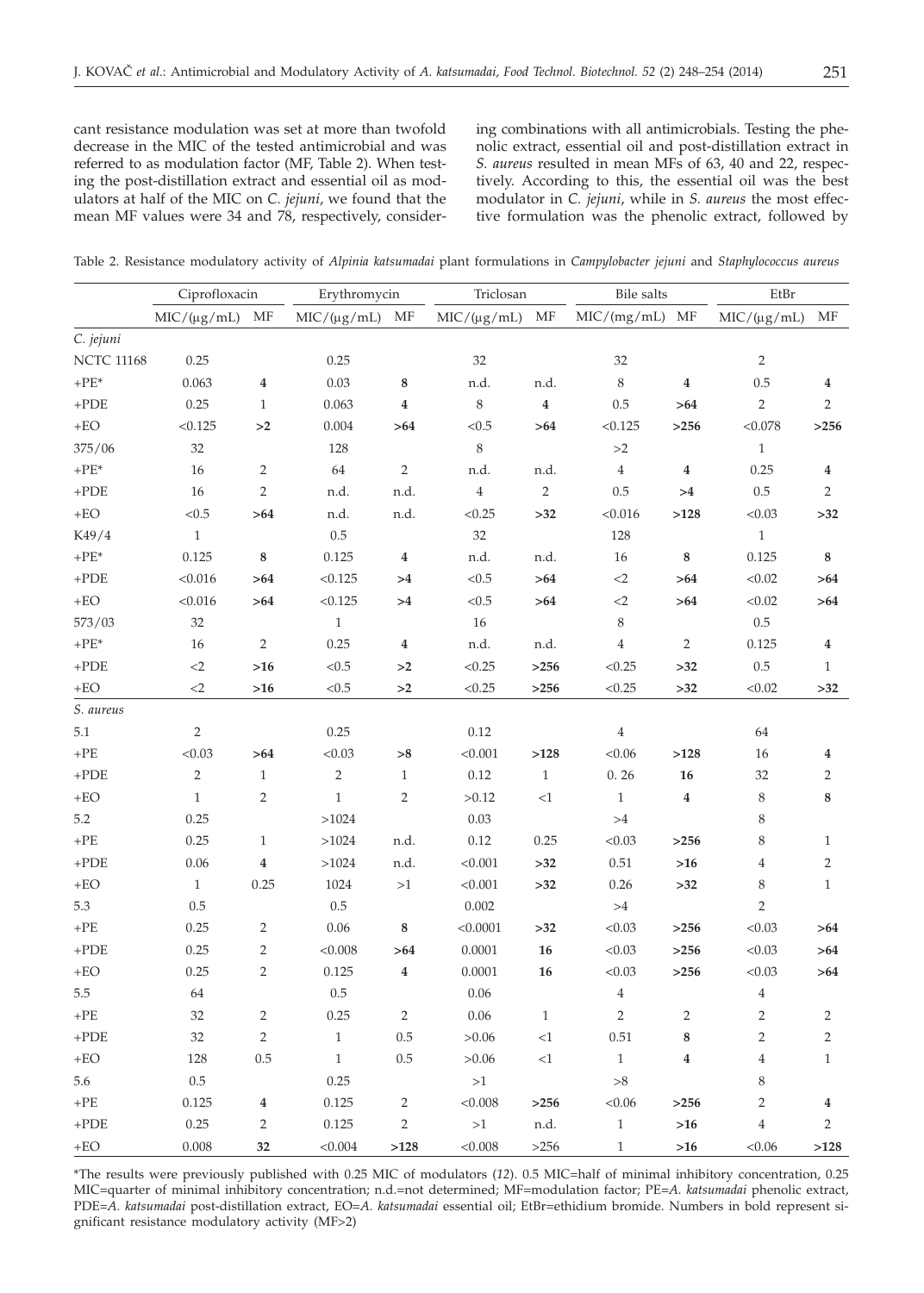the essential oil and the post-distillation extract. However, these differences could not be confirmed as statistically significant in *C. jejuni* (p=0.071) nor in *S. aureus* (p=0.202). The mean modulation factors of all formulations in combination with individual antimicrobials ranged from 13 to 93, confirming the high modulation potential of *A. katsumadai* seed formulations in *C. jejuni*. The comparative analysis of modulatory activity of *A. katsumadai* formulations in *C. jejuni* confirmed them as equally efficient in combination with different antimicrobials, including bile salts ( $MF_{mean}$ >55, Table 2). This is important since the intestinal tract with the presence of bile salts is a natural environment and reservoir of *Campylobacter* sp., so resistance to bile salts is essential for *C. jejuni* survival and virulence potential. It was also shown that active efflux is one of the resistance mechanisms used by *C. jejuni* to resist the bactericidal effects of bile salts (*19,20*). With this work we confirmed *Alpinia* formulations to be very efficient in restoring *C. jejuni* sensitivity to bile salts (Table 2) and thus potentially influence its survival and infection capacity. On the other hand, in *S. aureus*, there were significant differences in modulation effects when formulations were combined with different antimicrobials (p=0.005). The strongest resistance modulation was achieved in combination with bile salts ( $MF_{mean} = 101$ ), followed by triclosan ( $MF_{mean} = 57$ ) and ethidium bromide ( $MF_{mean}$ =23). The weakest, yet still exceptional increase in sensitivity was obtained when plant formulations were used together with antibiotics, where mean modulation factor was 18 in the case of erythromycin and 10 in the case of ciprofloxacin. Phenolic extract and essential oil were able to restore resistance of *S. aureus* 5.1 against ciprofloxacin, while all of the tested plant formulations were able to reverse ciprofloxacin resistance in *C. jejuni* strain K49/4. Compared to other studies of resistance modulatory activity of rosemary extract, vine leaf extract and epigallocatechin gallate in *Campylobacter*, our plant formulations performed equally good or better, according to the modulation factors (*12,14*). This might also be due to the differences in concentrations of modulators used. In these previous studies the strain specificity of the resistance modulation had been observed and this phenomenon was to some degree observed also in our study, especially in *S. aureus*. Catechins and gallates had previously been investigated as resistance modulators in methicillin-resistant *S. aureus*. Among them, (–)-epicatechin gallates could significantly decrease the resistance to flucloxacillin, imipenem and meropenem (*21*).

There are several possible mechanisms of increasing susceptibility of bacteria to antibiotics and other antimicrobials. The most promising are focusing on increasing the antibiotic influx by destabilizing lipopolysaccharides in Gram-negative bacteria and increasing the membrane permeability, and blocking the efflux using efflux pump inhibitors (*6*).

In order to elucidate the mechanism of modulatory activity of *A. katsumadai* essential oil in *C. jejuni* and *S. aureus*, we have evaluated its potential to increase the accumulation of the common efflux pump substrate EtBr, which is an indicator of the efflux inhibition. The phenolic extract and post-distillation extract were excluded from the experiments because of the high autofluorescence.

We compared the levels of EtBr accumulation in cultures treated with half and quarter MIC values of essential oil, relative to the untreated culture, to evaluate whether it can potentiate the intracellular EtBr accumulation. The known efflux pump inhibitor verapamil was included in the study as a positive reference. The results show significant (p<0.0001) increase in the EtBr accumulation in the presence of *A. katsumadai* essential oil, compared to untreated culture of *C. jejuni*, as well as *S. aureus* (Figs. 1 and 2). The accumulation of EtBr was 1.7-fold better in the presence of *A. katsumadai* essential oil in half of its MIC than in the presence of positive control, verapamil (Table 3). The accumulation of EtBr in the presence of



**Fig 1.** Ethidium bromide accumulation in *Campylobacter jejuni* NCTC 11168 in the presence of *Alpinia katsumadai* essential oil and verapamil. RFU=relative fluorescence units; 0.5 MIC=half of minimal inhibitory concentration, 0.25 MIC=quarter of minimal inhibitory concentration; EtBr=ethidium bromide



**Fig. 2.** Ethidium bromide accumulation in *Staphylococcus aureus* 5.3 in the presence of *Alpinia katsumadai* essential oil and verapamil. RFU=relative fluorescence units; 0.5 MIC=half of minimal inhibitory concentration, 0.25 MIC=quarter of minimal inhibitory concentration; EtBr=ethidium bromide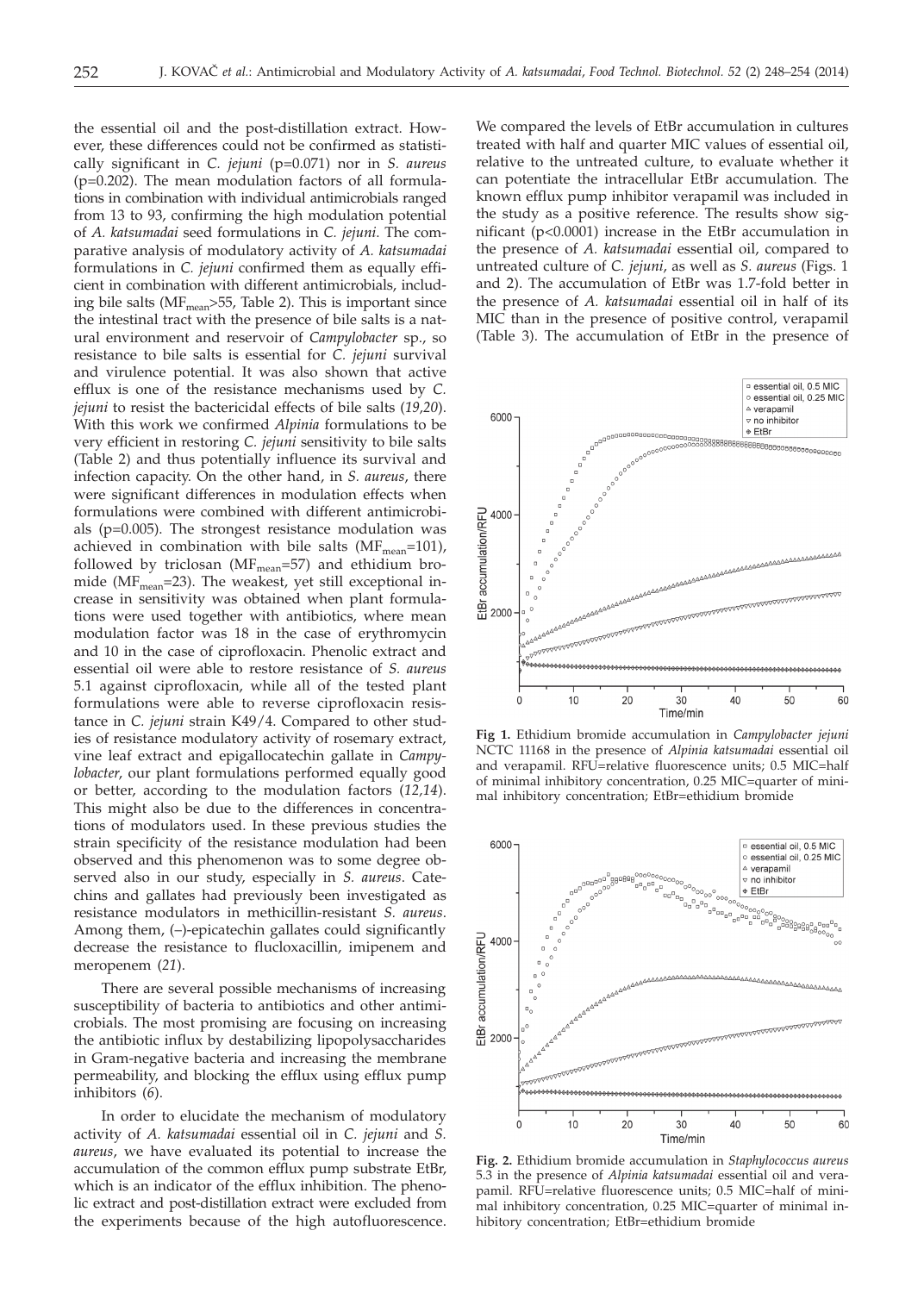|                         | EtBr accumulation*/RFU |               |  |  |  |  |
|-------------------------|------------------------|---------------|--|--|--|--|
| Plant formulation       | C. jejuni              | S. aureus     |  |  |  |  |
| essential oil, 0.5 MIC  | 5303±39                | 4300±52       |  |  |  |  |
| essential oil, 0.25 MIC | 5298±31                | 4211±141      |  |  |  |  |
| verapamil               | 3128±41                | $3045 \pm 35$ |  |  |  |  |
| no inhibitor            | 2335±39                | $2291 \pm 8$  |  |  |  |  |
| EtBr control            | $832 + 3$              | $797 + 2$     |  |  |  |  |
|                         | $N=9$                  | $N=9$         |  |  |  |  |

Table 3. Ethidium bromide accumulation in *Campylobacter jejuni* and *Staphylococcus aureus*

\*Ethidium bromide accumulation was calculated from the measurements during the last 10 minutes of each assay. The results are expressed as mean values±standard deviations. The differences between accumulation when essential oil or verapamil were added are statistically significant (p<0.0001), compared to the culture without added inhibitor. RFU=relative fluorescence units; 0.5 MIC=half of minimal inhibitory concentration, 0.25 MIC=quarter of minimal inhibitory concentration; EtBr=ethidium bromide

essential oil in half of MIC started to slowly decrease in *C. jejuni* after reaching the maximum accumulation after 15 min, whereas the accumulation in the presence of verapamil increased linearly and did not reach the plateau after 60 min (Fig. 1). Similar mean accumulation of EtBr in the presence of verapamil was achieved in *S. aureus*, but it reached the plateau after 25 min and then the accumulation started to decrease slowly. The same trend of EtBr accumulation as in *C. jejuni* in the presence of essential oil was observed in *S. aureus*, but the mean accumulation in the last 10 min was by 19 % lower than in *C. jejuni*. The mean EtBr accumulation values in the presence of essential oil in quarter of MIC were almost the same as in the presence of half of MIC (Table 3), only the time needed to reach the maximum accumulation was different (Figs. 1 and 2). Gradual decrease in EtBr accumulation after reaching the plateau might be due to the facilitation of EtBr influx by the essential oil and insufficient capacity to block the efflux.

Compounds from *A. katsumadai* had previously been confirmed to increase the EtBr accumulation in *Mycobacterium smegmatis* (*22*). Recently, several triterpenoids isolated from *Momordica balsamina* and coumarins from *Mesua ferrea* exhibited efflux-inhibitory activity in *S. aureus* (*23,24*); however, the activity was not directly comparable, due to the different experiment settings.

Since the phenolic compounds are often identified as main active biomolecules in plant formulations (*25*), we have determined the total phenolic content (TPC) of the phenolic extract and post-distillation extract (Table 3) in order to see whether the TPC correlates with their bioactivity. Essential oil was not expected to be rich in phenols and therefore it was not tested. The TPC of *A.* katsumadai phenolic extract was 24.7 µg/mL, which is lower than in its post-distillation extract  $(39.9 \,\mu g/mL)$ . However, the antimicrobial activity of the phenolic extract was better than of the post-distillation extract in all bacterial targets (Table 1), which indicates that some valuable antimicrobially active compounds have been lost or

deactivated during hydrodistillation. A similar result was observed in the analysis of resistance modulation. The phenolic extract had the strongest potential to decrease the resistance in *S. aureus*, followed by the essential oil and the post-distillation extract. In *C. jejuni, A. katsumadai* essential oil was the best modulator. Post-distillation extract was compared to the phenolic extract and the essential oil and it was concluded that it is the least effective modulator, although still showing very good resistance modulation in both, *S. aureus* as well as in *C. jejuni*. This indicates the loss of some bioactive compounds during the hydrodistillation of the extract. Since both, phenolic extract and essential oil, had valuable resistance modulatory activities, it is possible that different compounds, other than phenolics, are responsible for the activity.

Compared to other plant extracts, also from medicinal plants, formulations in our study had comparable or higher phenolic content (*25–27*). Plant extracts rich in phenolic compounds often possess good radical scavenging potential (*25*); therefore, the DPPH radical scavenging of the tested plant formulations was determined. As seen in Table 4, the post-distillation extract, which had a higher TPC, was also a more effective radical scavenger  $(IC_{50}=14.5 \mu g/mL)$ , compared to the phenolic extract  $(IC_{50} = 64.7 \mu g/mL).$ 

Table 4. Total phenolic content (TPC) and DPPH radical scavenging potential of *Alpinia katsumadai* plant formulations

|                           | TPC.                       | <b>DPPH</b>                 |  |  |  |
|---------------------------|----------------------------|-----------------------------|--|--|--|
| Plant formulation         | mg of GAE<br>per g of d.m. | $IC_{50}/(\mu g/mL)$        |  |  |  |
| phenolic extract          | $24.7+0.2$                 | $64.7+6.5$                  |  |  |  |
| post-distillation extract | 39.9±0.03                  | $14.5 + 1.5$                |  |  |  |
| essential oil             | n.d.                       | DPPH inhibition<br>$< 50\%$ |  |  |  |

GAE=gallic acid equivalents; d.m.=dried material; n.d.=not determined

All of the tested formulations originate from a plant that is used traditionally as an anti-emetic remedy, culinary spice and to increase the appetite, as well as in animal feed to increase growth. They also contain compounds that are generally recognized as safe or are approved as food additives by the FDA (*8*), which is why they have a good potential to be exploited as natural antimicrobial and antioxidative preservatives in food products. However, more research needs to be done to evaluate their sensorial impacts, activity in the real food model (*28*), and to prove that they do not cause any negative side- -effects, like allergic reactions and irritations (*8*).

#### **Conclusions**

*Alpinia katsumadai* seed phenolic extract, essential oil and post-distillation extract showed moderate antimicrobial activity against *Campylobacter jejuni*, while they were less efficient against *Staphylococcus aureus*. However, all tested plant formulations were confirmed as good modulators of *C. jejuni* and *S. aureus* resistance against vari